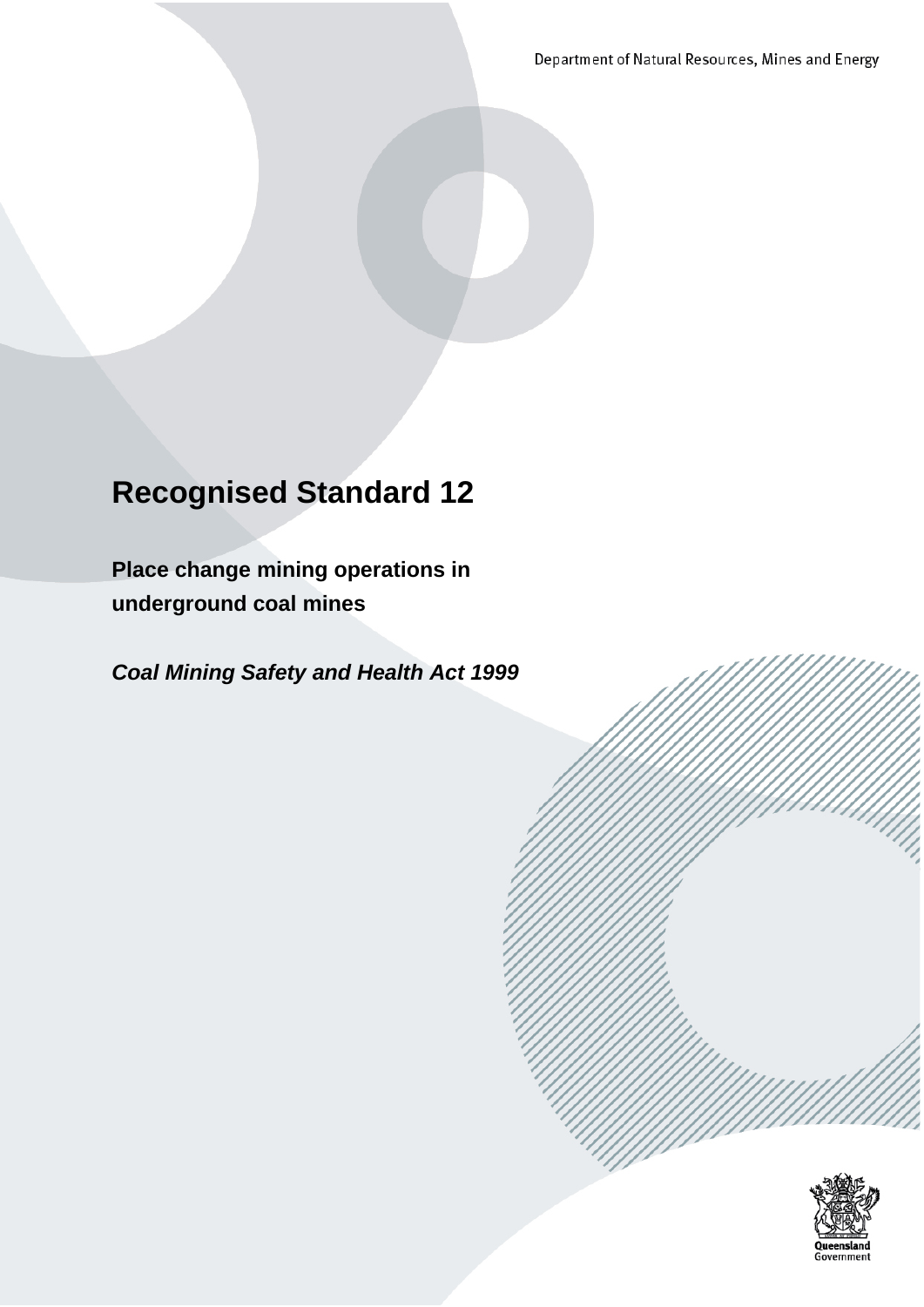This publication has been compiled by the Department of Natural Resource, Mines and Energy

© State of Queensland, 2015

The Queensland Government supports and encourages the dissemination and exchange of its information. The copyright in this publication is licensed under a Creative Commons Attribution 3.0 Australia (CC BY) licence.

Under this licence you are free, without having to seek our permission, to use this publication in accordance with the licence terms.



You must keep intact the copyright notice and attribute the State of Queensland as the source of the publication.

Note: Some content in this publication may have different licence terms as indicated.

For more information on this licence, visit http://creativecommons.org/licenses/by/3.0/au/deed.en

The information contained herein is subject to change without notice. The Queensland Government shall not be liable for technical or other errors or omissions contained herein. The reader/user accepts all risks and responsibility for losses, damages, costs and other consequences resulting directly or indirectly from using this information.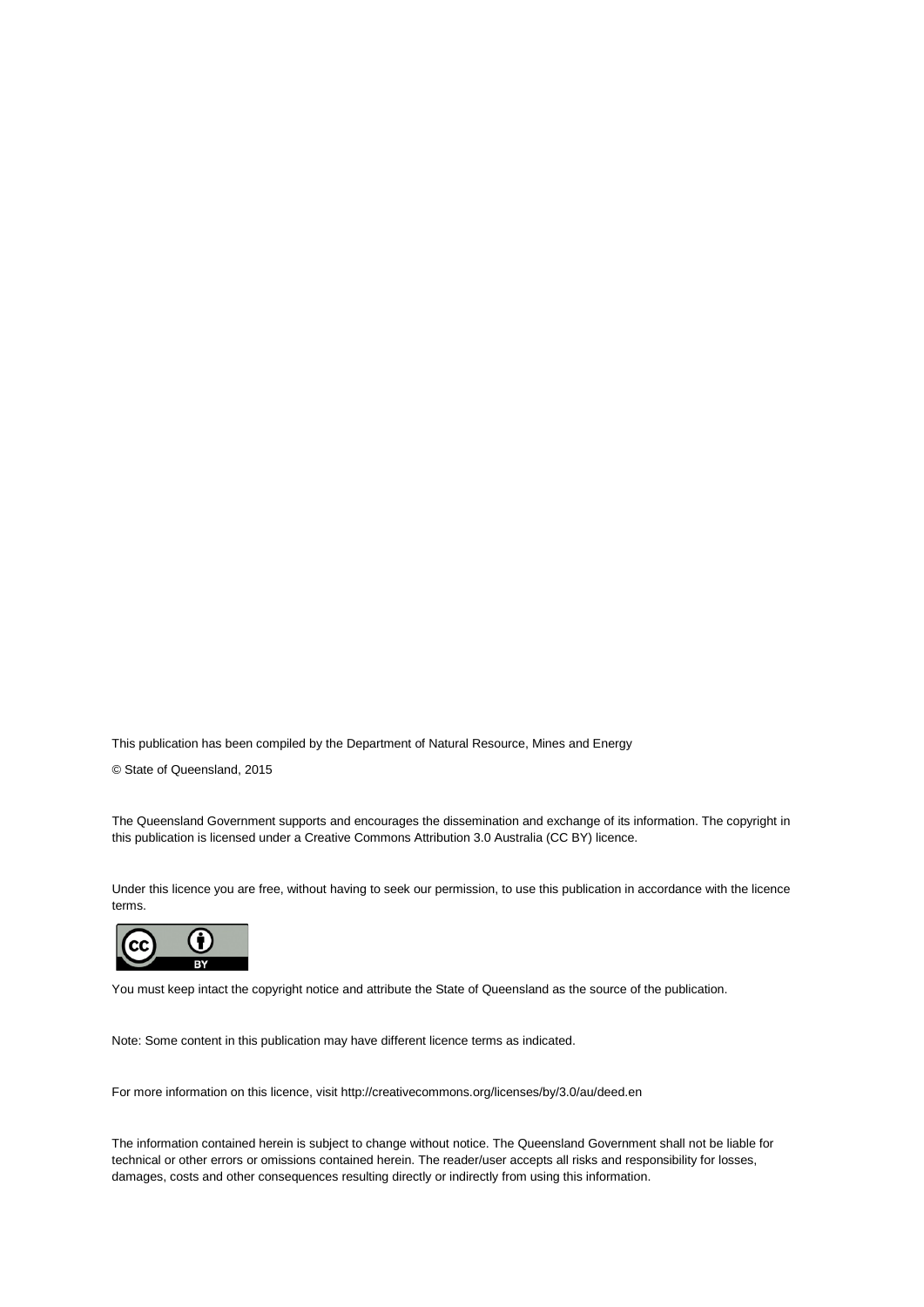# <span id="page-2-0"></span>**Recognised standards**

This document is issued in accordance with Part 5 — Recognised standards and Section 37 (3) of the *Coal Mining Safety and Health Act 1999.*

# <span id="page-2-1"></span>**Part 5 – Recognised standards**

#### **71 Purpose of recognised standards**

A standard may be made for safety and health (a "recognised standard") stating ways to achieve an acceptable level of risk to persons arising out of coal mining operations.

#### **72 Recognised standards**

- (1) The Minister may make recognised standards.
- (2) The Minister must notify the making of a recognised standard by gazette notice.
- (3) The chief executive must keep a copy of each recognised standard and any document applied, adopted or incorporated by the recognised standard available for inspection, without charge, during normal business hours at each department office dealing with safety and health.
- (4) The chief executive, on payment by a person of a reasonable fee decided by the chief executive, must give a copy of a recognised standard to the person.

#### **73 Use of recognised standards in proceedings**

A recognised standard is admissible in evidence in a proceeding if—

- (a) the proceeding relates to a contravention of a safety and health obligation imposed on a person under part 3; and
- (b) it is claimed that the person contravened the obligation by failing to achieve an acceptable level of risk; and
- (c) the recognised standard is about achieving an acceptable level of risk.

#### **Part 3 – Safety and health obligation**

#### **37. How obligation can be discharged if regulation or recognised standard made**

- 37(3) …. if a recognised standard states a way or ways of achieving an acceptable level of risk, a person discharges the person's safety and health obligation in relation to the risk only by—
	- (a) adopting and following a stated way; or
	- (b) adopting and following another way that achieves a level of risk that is equal to or better than the acceptable level."

Where a part of a recognised standard or other normative document referred to therein conflicts with the *Coal Mining Safety and Health Act 1999* or the *Coal Mining Safety and Health Regulation 2001*, the Act or Regulation takes precedence.

#### **This recognised standard is issued under the authority of the Minister for Natural Resources and Mines.**

Recognised Standards may be updated from time-to-time. To ensure you have the latest versions, refer to the Department of Natural Resources and Mines website [www.dnrm.qld.gov.au](http://www.dnrm.qld.gov.au/) or contact your local Inspector of Mines:

| <b>North Region</b> | <b>North Region</b> | <b>South Region</b> | <b>Central Region</b> | <b>Central Region</b> |
|---------------------|---------------------|---------------------|-----------------------|-----------------------|
| PO Box 1752         | PO Box 334          | PO Box 1475         | PO Box 3679           | PO Box 1801           |
| Townsville Qld 4810 | Mount Isa Old 4825  | Coorparoo Qld 4151  | Red Hill              | Mackay Qld 4740       |
| Ph (07) 4447 9248   | Ph (07) 4747 2158   | Ph (07) 3330 4272   | Rockhampton Qld 4700  | Ph (07) 4999 8512     |
| Fax (07) 4447 9280  | Fax (07) 4743 7165  | Fax (07) 3405 5345  | Ph (07) 4936 0185     | Fax (07) 4999 8519    |
|                     |                     |                     | Fax (07) 4936 4805    |                       |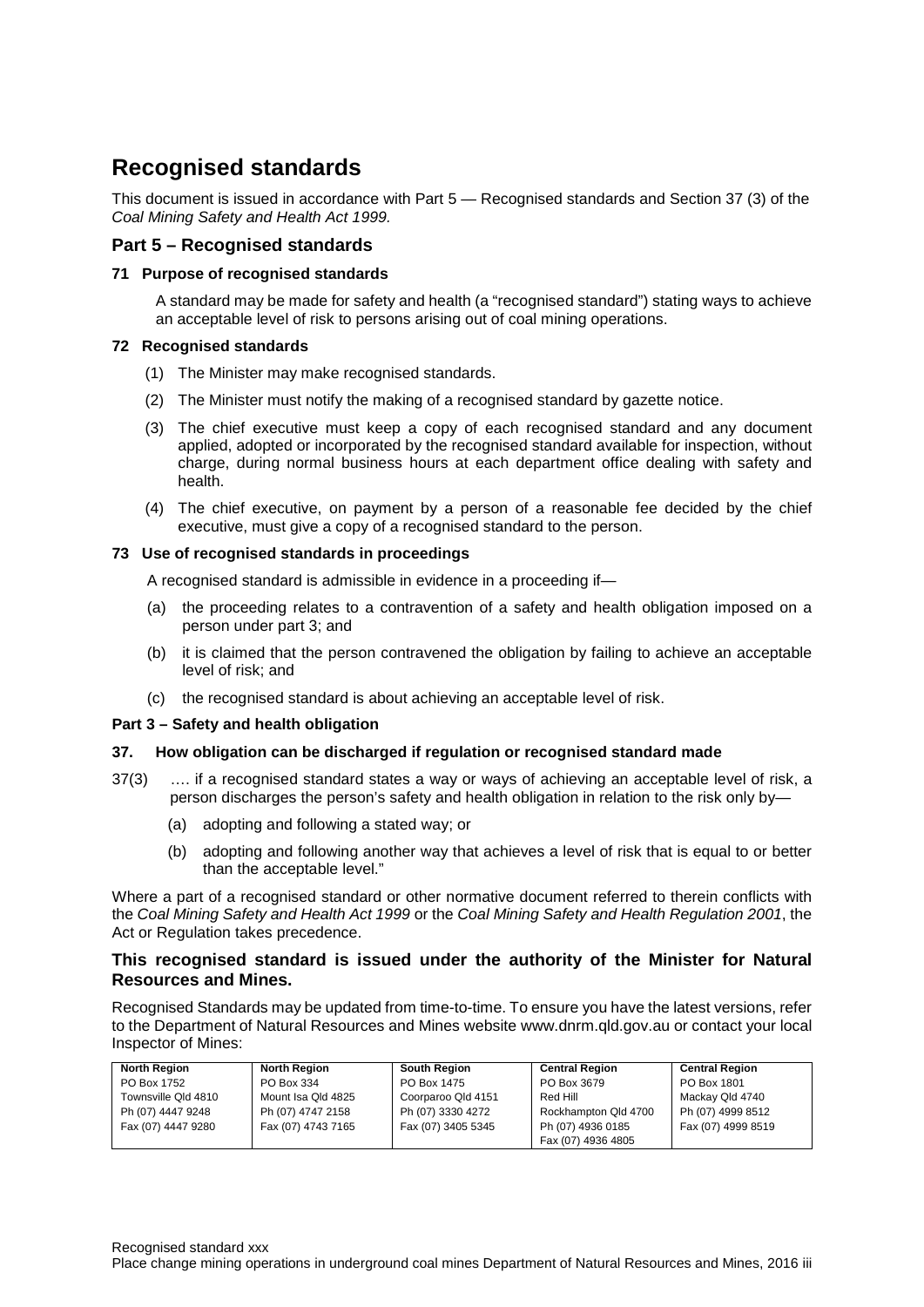# Table of contents

| 3.2 |  |  |  |  |  |  |
|-----|--|--|--|--|--|--|

# Type of continuous miner (single or double pass)

# $\overline{2}$

| 4 |  |  |
|---|--|--|
|   |  |  |
|   |  |  |
| 5 |  |  |
| 6 |  |  |
| 7 |  |  |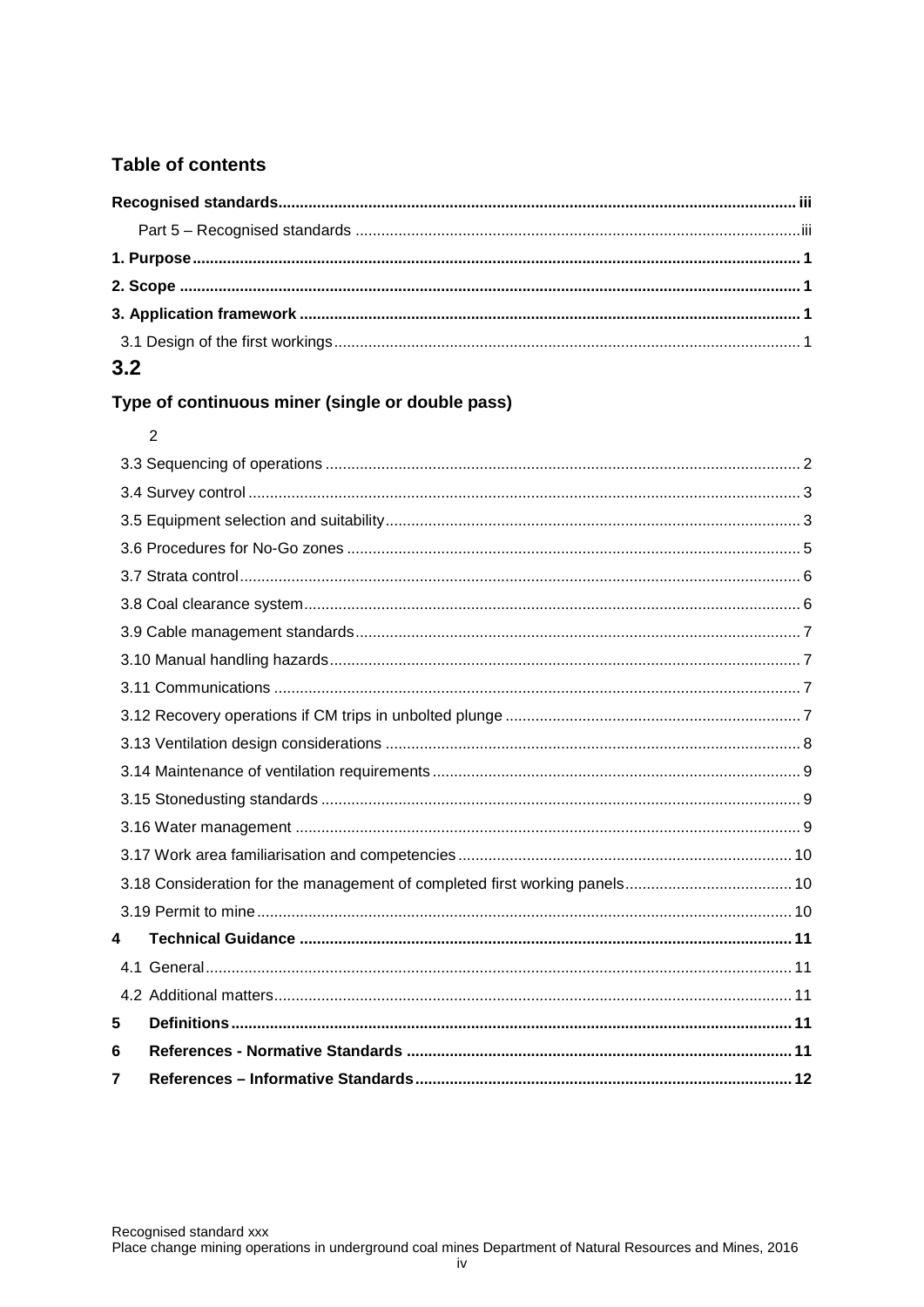# <span id="page-4-0"></span>**1. Purpose**

To establish a standard under the legislation to give direction and/or guidance to underground coal mines with respect to the minimum requirements for conducting the place change system of mining in Queensland. The standard will seek to ensure that operations are conducted with the level of risk as low as reasonably achievable and within acceptable limits.

# <span id="page-4-1"></span>**2. Scope**

This standard is for place change operations when used for the development of first workings operations in underground coal mines in Queensland.

# <span id="page-4-2"></span>**3. Application framework**

To establish the context for the implementation of Place Change mining operations the following matters as a minimum shall need to be considered to achieve an acceptable level of risk when conducting this method of mining: Move or remove the box below.

## **Note: Recognised standards are not mandatory**

Recognised standards are not mandatory, but when followed provide a way of meeting safety and health obligations. A person may adopt another way of managing that risk, however in the event of an incident the person may be required to show that the method adopted was equivalent to the method in the recognised standard.

# <span id="page-4-3"></span>**3.1 Design of the first workings**

Before commencing the development of a place change system of mining consideration should be given to the stability of the mine workings before, during and after the mining process is undertaken.

Issues to be considered should include, but not limited to:

- i. Pillar dimensions need to be of an appropriate size for geotechnical requirements and sequence of operations. Get the input from a geotech engineer around the wording.
- ii. Roadway dimensions are designed giving consideration to the geotechnical requirements and equipment suitability.
- iii. The first pass height of roadway should be designed with respect to the ergonomics of the operating environment including hanging of cables, services, the provision of effective ventilation and equipment access.
- iv. When considering where place change operations will be undertaken there should be a thorough understanding of any impacts of second workings in that area or adjacent areas/overlying seams when developing the panel design (e.g. pillar sizes, strata support etc.).
- v. There must be consideration of the potential for inrush with respect to water, gas, or other materials that flows when wet and that may have a material impact to the health and safety of coal mine workers.
- vi. The geotechnical influence of multiple entry roads associated with Bord and Pillar operations. The sequencing and layout of roadway development (mains and gate road configurations).
- vii. If it is planned to introduce or use continuous haulage operations then the risks associated with this technology must be considered, giving particular focus to irregular pillar geometry and people and machinery interactions.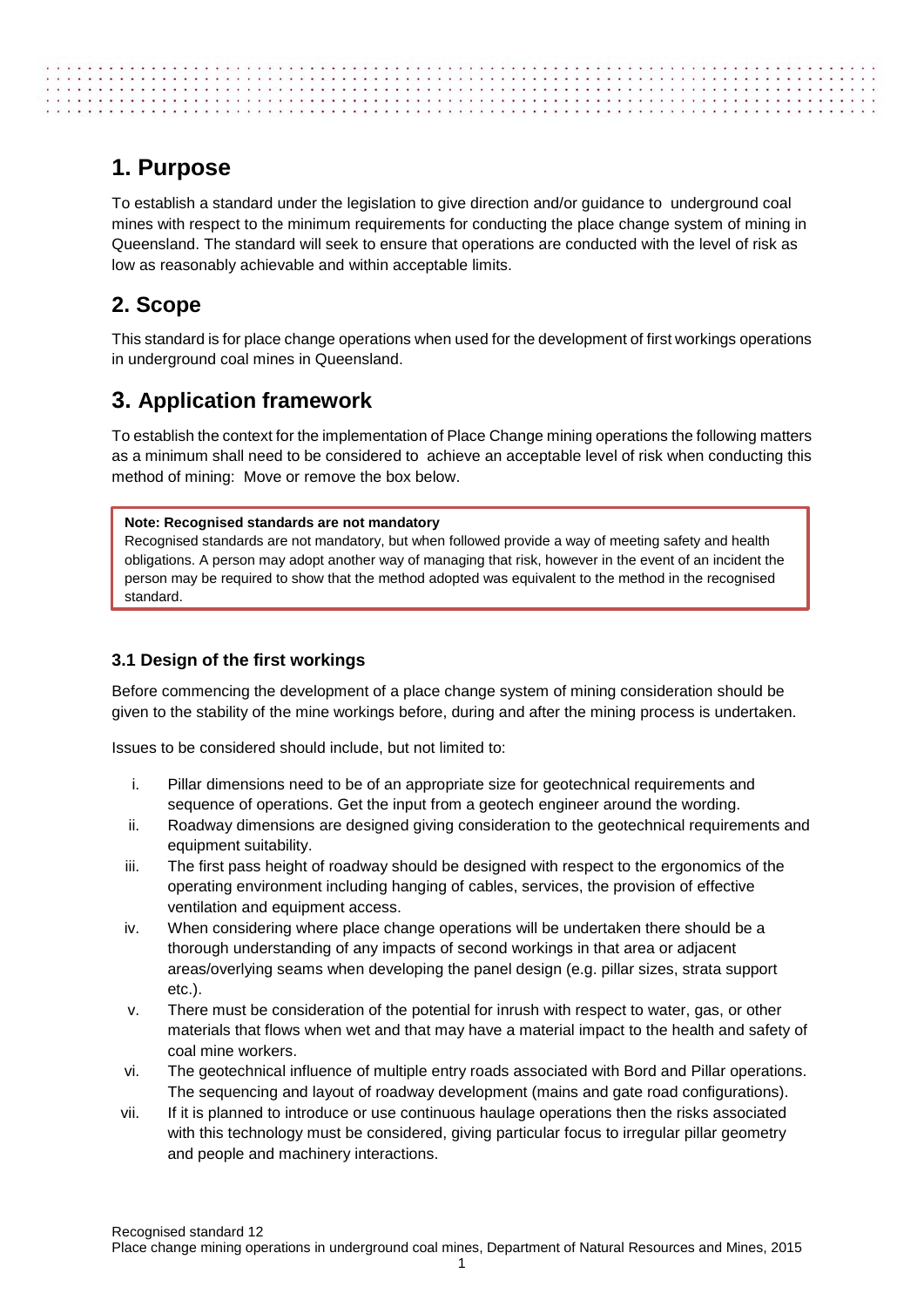viii. Barriers between panels relative to geotechnical interactions and the risk of the uncontrolled release or the influence of stored waters must also be considered where there is a reasonably foreseeable risk to the health and safety of coal mine workers.

## <span id="page-5-0"></span>**3.2 Type of continuous miner (single or double pass)**

- (a) The use of the type of continuous miner with respect to the design of the workings.
- (b) The use of combinations of these continuous miners and potential interactions.

## <span id="page-5-1"></span>**3.3 Sequencing of operations**

 $\mathcal{L}^{\prime}(\mathcal{L}^{\prime},\mathcal{L}^{\prime},\mathcal{L}^{\prime},\mathcal{L}^{\prime},\mathcal{L}^{\prime},\mathcal{L}^{\prime},\mathcal{L}^{\prime},\mathcal{L}^{\prime},\mathcal{L}^{\prime},\mathcal{L}^{\prime},\mathcal{L}^{\prime},\mathcal{L}^{\prime},\mathcal{L}^{\prime},\mathcal{L}^{\prime},\mathcal{L}^{\prime},\mathcal{L}^{\prime},\mathcal{L}^{\prime},\mathcal{L}^{\prime},\mathcal{L}^{\prime},\mathcal{L}^{\prime},\mathcal{L}^{\prime},$ 

When designing the sequence of operations for a place change mining system there should be a thorough understanding of the impacts of sequencing of mining activities on the health and safety of coal mine workers. This consideration should include but not limited to:

- a) The exposure to the return airstream from the production face to Coal Mine Workers and the impact this may have on these coal mine workers with respect to coal respirable dust, gas levels and the working environment from hot and humid exposure.
- b) The consideration of equipment interactions and people and machinery interactions in the immediate working areas and other areas of the production panel.
- c) The process for the Holing of roadways in multiple entry workings.
- d) The sequence of the Plunge cuts when using a double pass miner.
- e) The sequence of plunges and bolting operations across the panel to provide the optimal ventilation management of atmospheric conditions (dust, gas, heat, etc.) and services interaction issues (cables, water, etc.).
- f) Where flanking returns are being used for ventilation consideration must be given in the continuous miner cable management plan to the safety of persons involved in the handling of the cable during the cutting and loading cycles.
- g) When working on wheeling routes, these should be selected having consideration for the minimising of equipment and pedestrian interactions and cable management.
- h) The location of the Continuous Miner Operator with respect to their position in the mining process. The position of this operator in 'safe haven locations' in future sequences also needs consideration.
- i) When holing a cut thru, it is recommend that the cut-thru is holed out in a single pass to provide for the most effective means of ventilating the sequence and to keep as near as is possible to a common roof profile with the step in roof horizon limited ( where applicable).
- j) Place Change panels can be complex and as such it is strongly encouraged that where possible that standardisation is practiced. This is particularly relevant to activities such as plunge depths and cut-out arrangements. Operators have a greater capacity to understand the operation- and consequently be more comfortable with their surrounds when standard activities are being undertaken.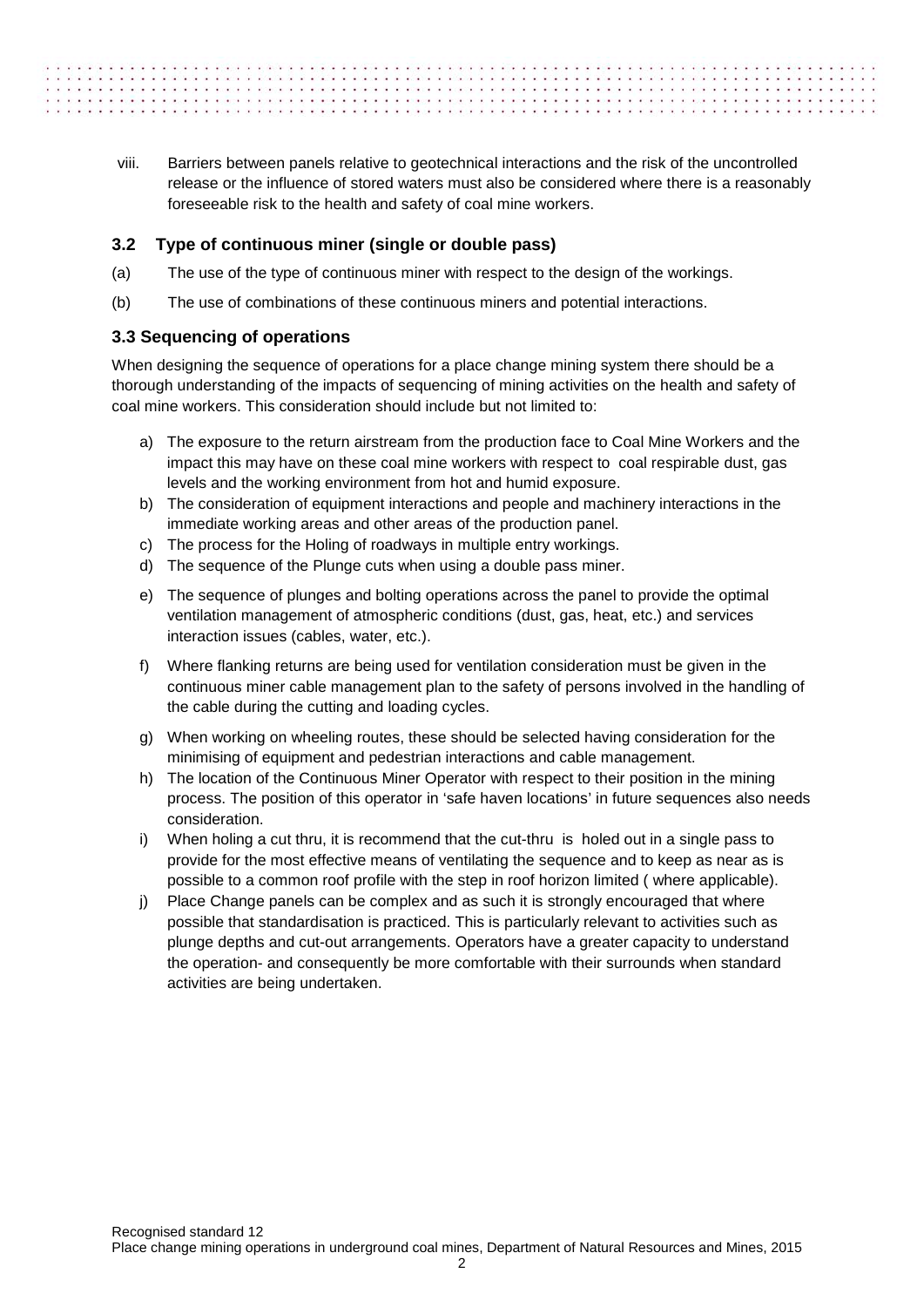



*Example of a cutting sequence* 

# <span id="page-6-0"></span>**3.4 Survey control**

Place change mining provides for a high level of potential operational interaction and associated variances and the risk posed by these issues needs to be controlled. As such survey control of the working environment needs to be highly disciplined and conducted regularly.

- (a) The Registered Mine Surveyor should set a program to maintain survey control of the place change panel giving consideration to the frequency required for the accuracy and need for up to data survey control.
- (b) The Registered Mine Surveyor should also control the accuracy of the survey control thru the development of a robust survey control program for the place change panel which will form part of the overall survey control plan for the underground mine.

# <span id="page-6-1"></span>**3.5 Equipment selection and suitability**

Equipment that is selected should be fit or purpose to use in place change operations and it is urged that equipment that is selected for this use should not be merely 'left over machinery' from other mining activities. That is not to say there may be many times when such cross use of equipment does allow for fit for purpose equipment to be used. However place change machinery is in some cases 'use specific' and this must be considered when selecting the equipment for the place change process. The use of equipment will be dependent on many aspects however in general terms place change utilises the following equipment and considerations.

#### **3.5.1 Continuous miner**

- i. Consideration should be given to the selection of wide head (single pass) or narrow cutter head (double pass) continuous miner.
- ii. The use remote control Continuous Miners including a potential recovery process in the event the Continuous Miner is beyond the last line of support and requires access.
- iii. The use of on board scrubber systems for ventilation management at the working face.
- iv. If an on board scrubber is utilised the design of the on board scrubber relative to ability to vary exhaust outlet with respect to the panel layout and/or sequence or incoming ventilation quantities and velocities.
- iv. The capability for automation of the process to remove as much as is practical people from areas of increased risk.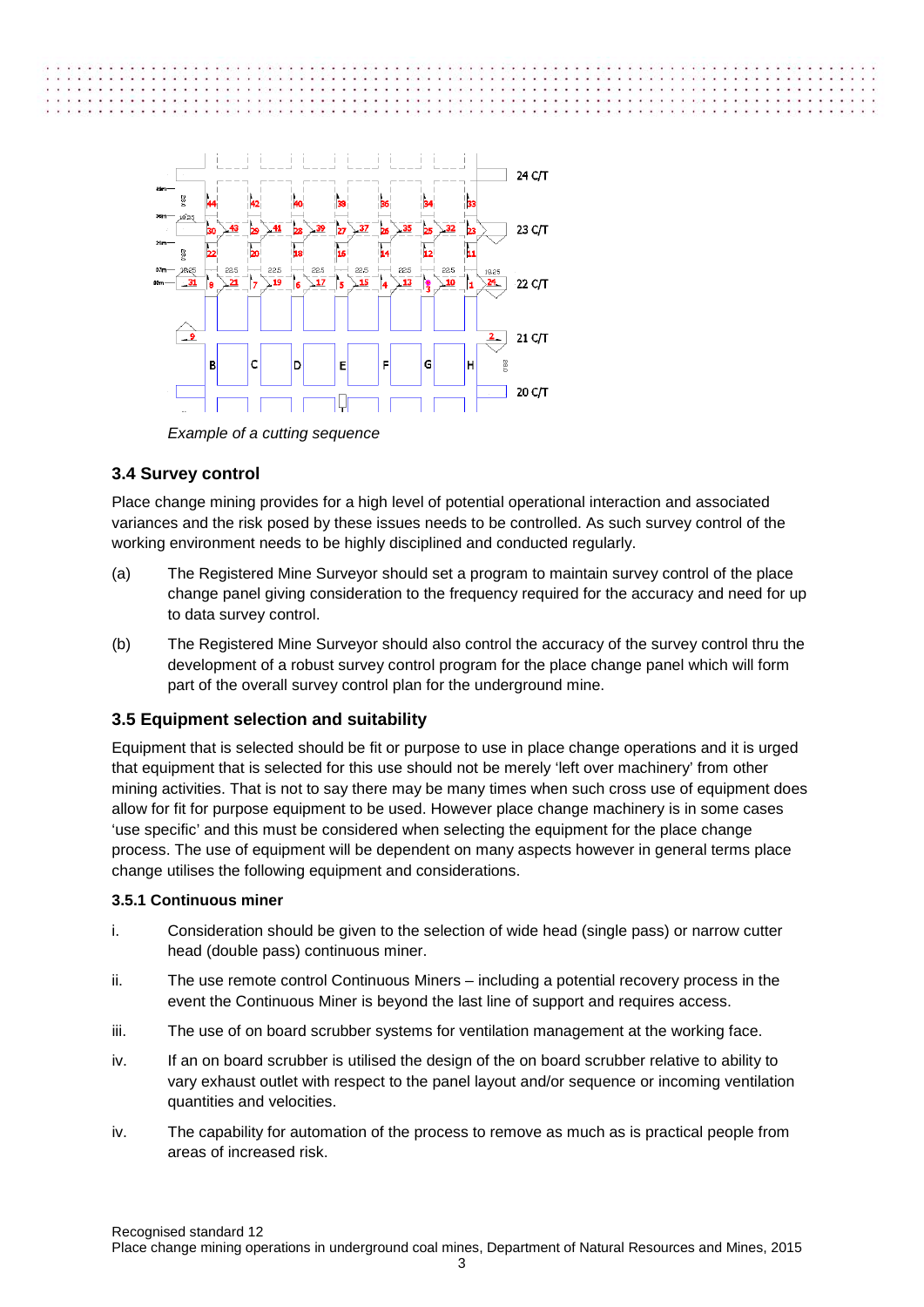The selection of the coal clearance method from the Continuous Miner is also an area of elevated risk and requires individual review. Matters to be considered are but not limited to:

#### **3.5.2 Shuttlecars**

- i. The size of Shuttlecar with respect to the mining sequence.
- ii. The ability for the Shuttle car operator to establish and maintain an acceptable field of vision in the work area and while wheeling in the panel
- iii. The size of Shuttlecar with respect to roadway dimensions and clearances both on the straight and when turning.
- iv. The selection of the handing of the cars to avoid exposure to respirable dust and the maintaining of positive communication with the miner driver.

#### **3.5.3 Diesel ram cars**

- i. The size of Ramcar with respect to the mining sequence.
- ii. The size of Ramcar with respect to roadway dimensions.
- iii. The ability for the Ramcar operator to establish and maintain an acceptable field of vision in the work area and while wheeling in the panel.
- iv. The selection of the handing of the cars to avoid exposure to respirable dust and maintaining positive communication with the miner driver.
- v. The ventilation system at the mine particularly with regard to heat and diesel particulate management.

#### **3.5.4 Battery haulers**

- i. The size of Battery hauler with respect to the mining sequence.
- ii. The size of Battery hauler with respect to roadway dimensions.
- iii. The ability for the Battery Hauler to establish and maintain an acceptable field of vision in the work area and while wheeling in the panel.
- iv. The environment with respect to noise the consideration of pedestrian interaction due to low noise of operation and wheeling through brattice curtains/butcher doors poses a reasonably foreseeable risk and requires addressing in selection and use of Battery Haulers.

#### **3.5.5 The Roof Support methods used in the panel**

For example, multibolter, QDS, Air-track, hand held.

- i. Multibolters are considered best practice
- ii. Consideration for long tendoned support
- iii. QDS/Airtrack/Hand held bolting methods for use in abnormal or recovery processes.
- iv. Consideration of the orientation of hydraulic drill rigs in regard to ergonomics and minimise the over-extension of operators.

#### **3.5.6 Continuous Haulage**

For example, Flexible Conveyor Train (FCT). The use of Continuous Haulage introduces a layer of complexity to the place change method, however does remove the risks associated with free wheeled coal haulage such as Shuttle cars or Ramcars. Where the use of continuous haulage systems are considered for use the risk of using this equipment, potential interactions and sequencing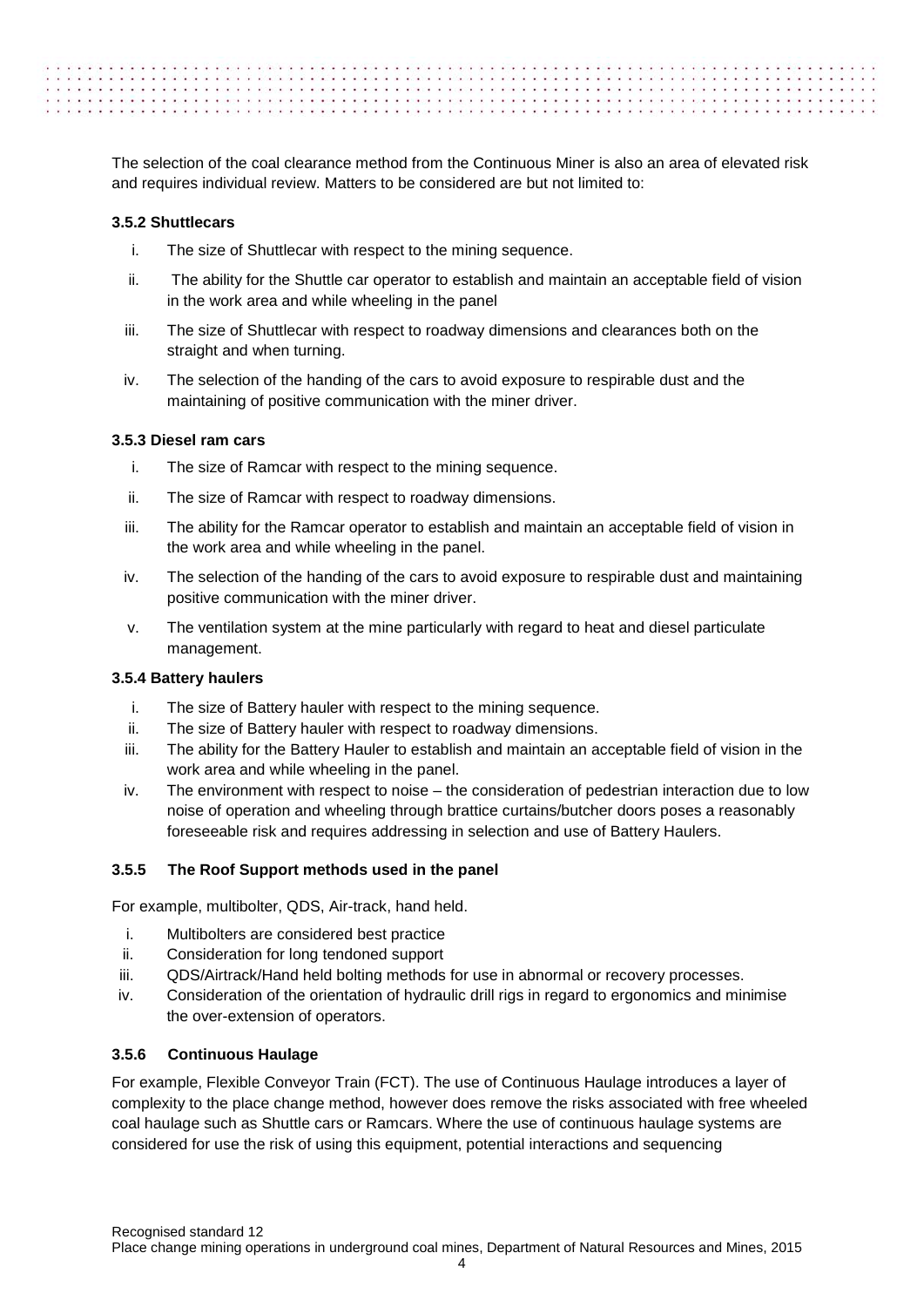arrangements shall be assessed to ensure the risk in this is a low as reasonably achievable and within acceptable limits.

a contractor of a contractor of a contractor of a contractor of a contractor of a contractor of a contractor of

#### <span id="page-8-0"></span>**3.6 Procedures for No-Go zones**

Control of people in and around Place Change mining activities has shown be an area of increased risk, when taken into comparison to other mining methods such as Longwall of Longwall gate road development. It is the responsibility of the Underground Mine Manager to implement and maintain No-Go zone procedures specific to Place Change mining operations in the Underground Coal Mine. As part of the development of the No-Go Zone Procedures consideration should be given to:

- (a) The use of Proximity detection on machinery involved in Place Change operations.
- (b) The wheeling path for Shuttle Car's with respect to the Continuous miner, Breaker/feeder, Pedestrians, other mobile equipment, cable positioning, and dust generation.
- (c) Where used Battery Haulers with respect to the Continuous miner, Breaker/feeder, Pedestrians, and other mobile equipment.
- (d) The use of the Continuous miner with respect to the plunge sequence and depths, break offs, and flitting operations.
- (e) Multibolter bolting and flitting operations with respect to sequencing with the Continuous miner and other headings being worked in the Place Change Panel
- (f) Other ancillary mobile equipment that is used within this work area.
- (g) The use of a Continuous haulage coal clearance system with respect to production and flitting operations.
- (h) The barricading of areas that persons are not permitted to enter during these operations and the process to ensure these areas that are clearly defined/demarcated and recorded.
- (i) It is recommended that demarcation standards be developed to clarify how various area are defined relative to restricted or limitation to access.
- (j) The requirements for persons to enter the panel and be able to determine the areas which they can access and which areas are off limits (Queensland Coal Mining Safety & Health Regulation 2001 Section 314 'Notice of entry to inspection district').
- (k) General control of people in an operating production panel due to the rapid dynamics and variability within production cycles and planned sequences the limitation, restriction and control of the number of nonproduction people shall need to be considered.



 *Example of the use of No Go Zones*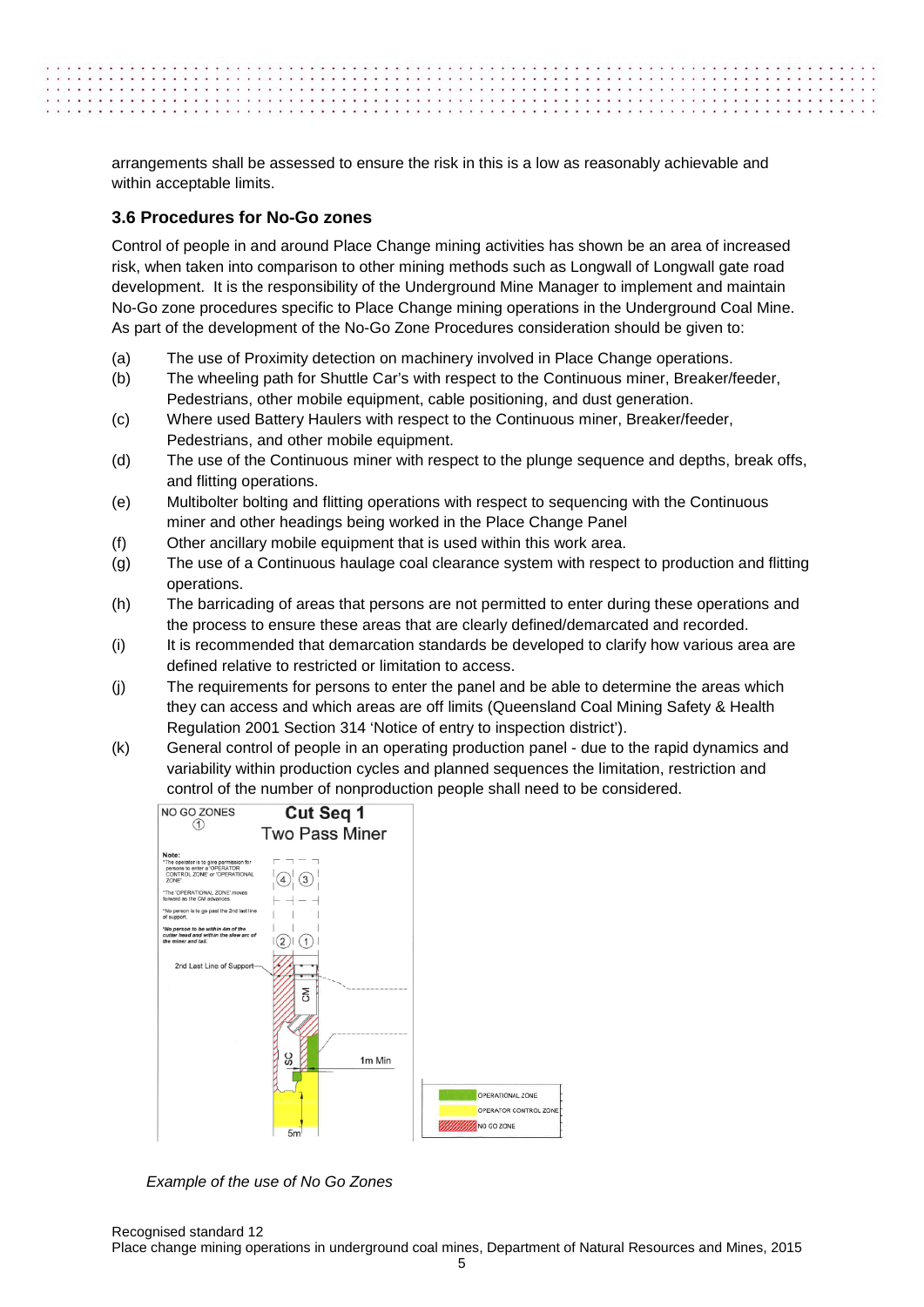# <span id="page-9-0"></span>**3.7 Strata control**

. . . . . . . . . . . . . . . . . . .

The ability for an operator to enter under unsupported ground is elevated in place change operations when taken in comparison to Longwall and Cut and Bolt development activities. It is also very important to give consideration to the following additional areas of risk relative to strata treated activities.

- (a) Consideration of location of Continuous Miner operator and cable hand whilst operating ensure sufficient roof is supported to ensure operators are under supported roof at all times.
- (b) Controls for not entering unsupported roof (no-road tape, barriers, cross sticks, reflective droppers, etc.).
- (c) Maximum plunge distance with respect to strata rating and observed conditions i.e. GSR.
- (d) Maximum plunge depth is related to ensuring the shuttle car operator remains under supported roof at all times.
- (e) Maximum number of unbolted places with respect mining sequence and strata rating i.e. GSR.
- (f) Requirement for rib support as a continuous or periodic requirement.
- (g) Strata support TARPS are required to effectively manage any variations to be implemented for strata support.
- (h) Development of minimum support rules.
- (i) Development of rules and procedures for the management of nonconformances with cutting depths or widths.
- (j) On the approach to known geological structures consideration of reducing or appropriately varying plunge depths shall be considered to maintain an acceptable level of risk.
- (k) Methods of geological anomaly confirmation.

#### <span id="page-9-1"></span>**3.8 Coal clearance system**

To allow for safe and efficient removal of coal produced from the place change panel, this requires a coal clearance system that meets or exceeds the capacity of the mining equipment. When designing the coal clearance system, consideration must be given to.

- (a) The matched capabilities of the coal clearance system with respect to the sizing and load rate of feeder vs shuttle car/ram car/battery hauler.
- (b) Considerations for side and end loading with respect vehicle and pedestrian access to feeder and bootend areas.
- (c) Demarcation of low height feeders where access is not restricted by structures.
- (d) Consideration of the gas evolution from coal on the conveyor and potential limitations to loading.
- (e) Dust suppression on the coal clearance system- this being not merely the domain of a place change panel.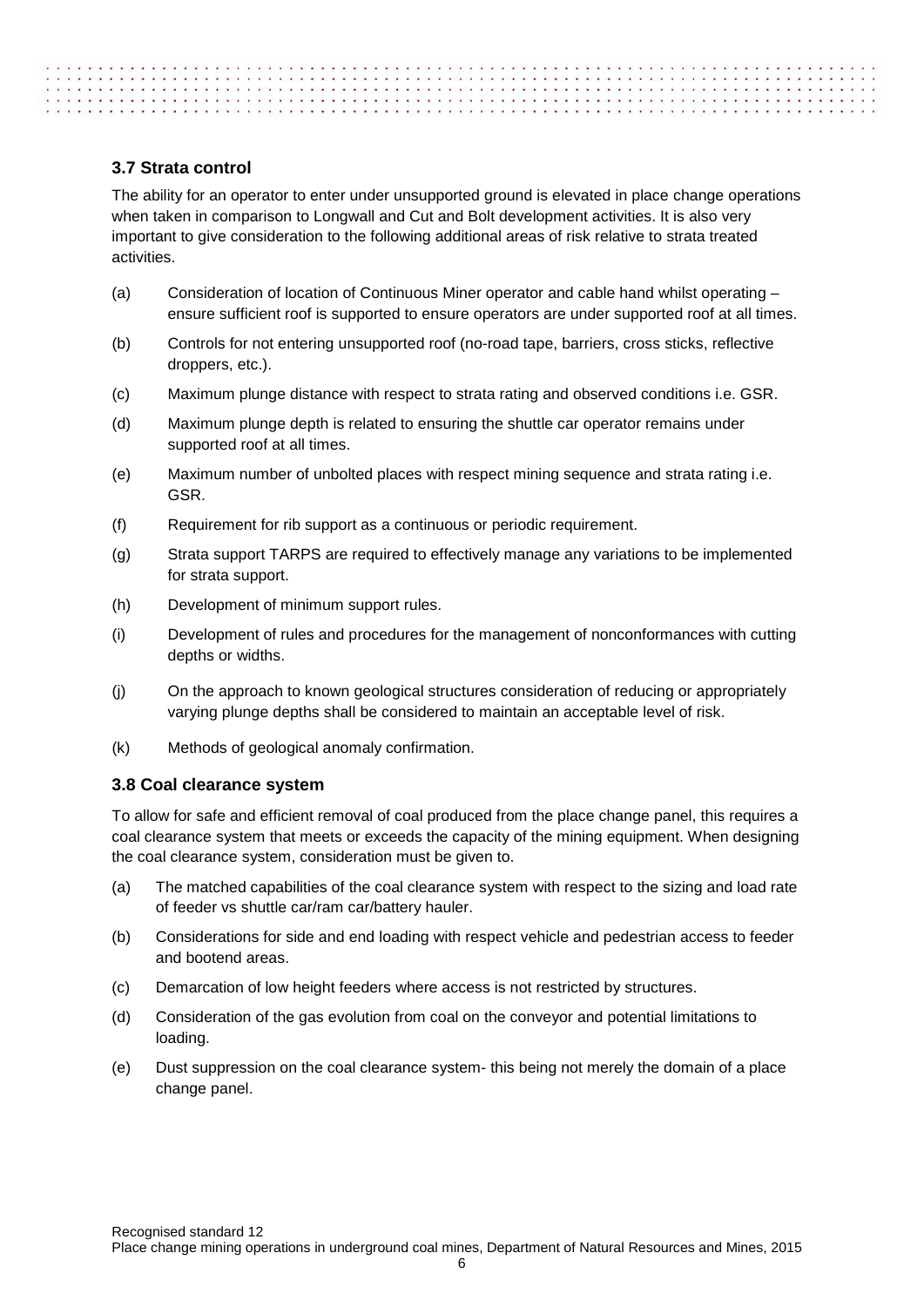## <span id="page-10-0"></span>**3.9 Cable management standards**

property to a structure of the state of the state of the state of the state of the state of the state of the state of the state of the state of the state of the state of the state of the state of the state of the state of

A formal Panel cable and power reticulation standard/plan is required that shall consider the district feeder cables, district circuit breaker placement and include evaluation of:

- (a) management of single and multiple Shuttlecar cables.
- (b) fitting operations for the Continuous miner, Multibolter, and Breaker/feeder
- (c) Identification and minimising the requirement for Backspooling The implementation of a Backspooling system shall need to consider to minimise the risk of cable damage e.g. by such means as by use of a captive shoe system.

## <span id="page-10-1"></span>**3.10 Manual handling hazards**

- (a) Cable management at the Continuous miner.
- (b) Cable management at the Multibolter where a higher frequency of cable movement is required compared to bolting with in place methods.
- (c) The consideration of ergonomics in equipment design and implementation of the mining sequence.
- (d) Reduction of the risk of repetitive strain injuries (job rotation etc.).
- (e) Identification of mechanical aids to reduce manual handling.
- (f) Bulk handling systems for strata support consumables and high turn-over materials.
- (g) Consideration of engineered aids for the placement and fixing of service cables and hoses at roof level.

# <span id="page-10-2"></span>**3.11 Communications**

The use of multiple work places and variation in these due to the sequencing of Place Change operations needs to consider the following communication issues:

- (a) Physical Access through multiple entries and potential personnel exposure by not being able to contact persons in unknown places due to the sequence timing.
- (b) Engineering The use of a radio, text, aerial or node system and the maintenance of this whilst mining.
- (c) Communication of the Permit to Mine:
	- The Permit to Mine Process involves the relevant technical and operational staff who area required to ensure the content and controls are in a format which is easily understood by all persons engaged in these activities.
	- Communicated to the relevant crews at Tour start sessions and start of shift talks.
	- Posted on the main surface notice board.
	- Posted on the Panel Notice Board.

#### <span id="page-10-3"></span>**3.12 Recovery operations if CM trips in unbolted plunge**

The SSE will develop a Safe Systems of work for Place Change mining including 'Recovery of Miner' procedures and standard practices. Such processes shall require the application of a risk assessment process relative to the hierarchy of control required to prevent an unwanted outcome when a Coal Mine Worker must access the Continuous Miner. For clarity in Place Change operations, there may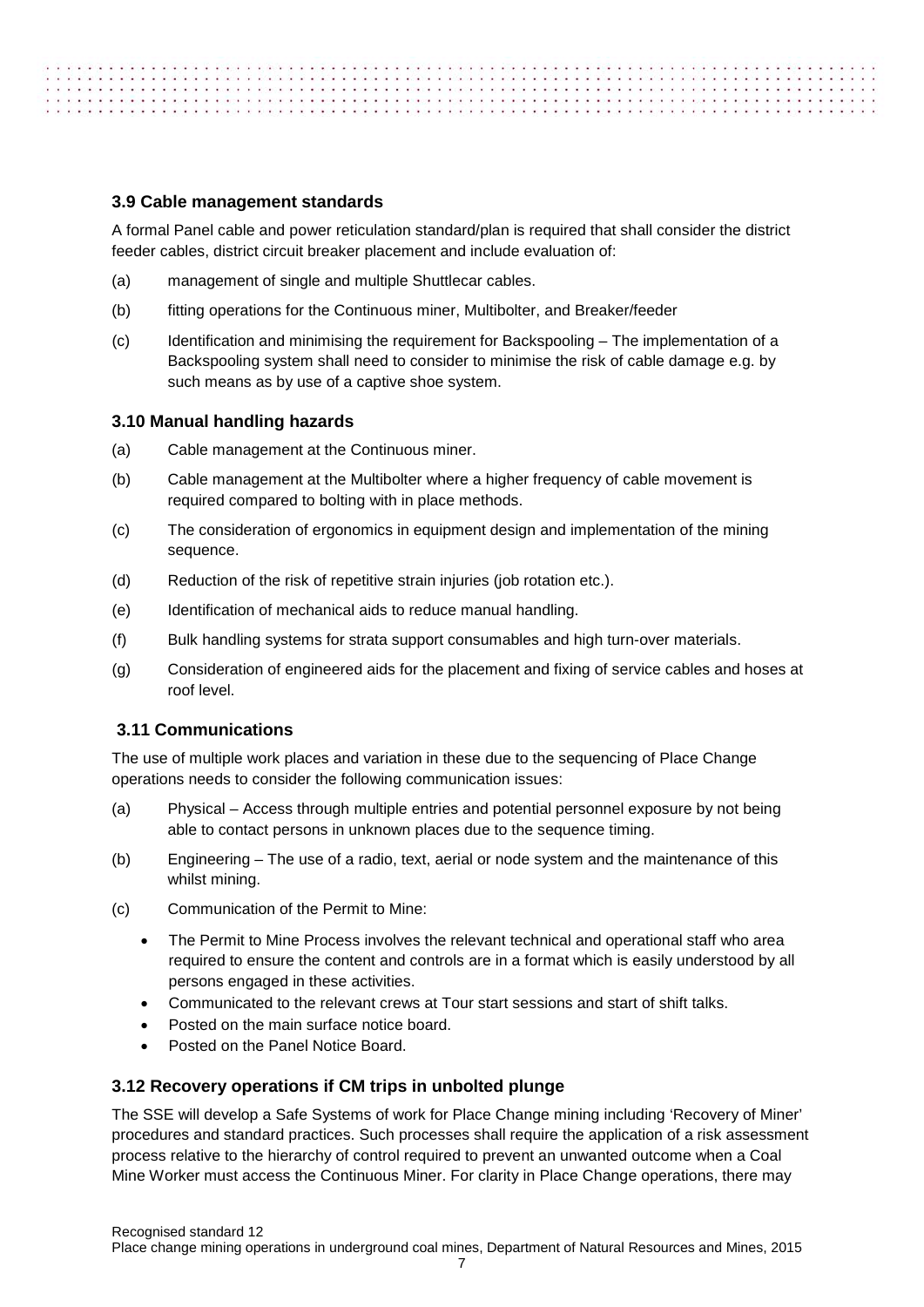| CROSS ACTIVITIES IN THE RESERVE OF VIOLENCE OF THE CITY OF REGISTING TO THE RESERVE OF A PROPERTY OF A PROPERTY OF A PROPERTY OF A PROPERTY OF A PROPERTY OF A PROPERTY OF A PROPERTY OF A PROPERTY OF A |  |
|----------------------------------------------------------------------------------------------------------------------------------------------------------------------------------------------------------|--|
|                                                                                                                                                                                                          |  |
|                                                                                                                                                                                                          |  |
|                                                                                                                                                                                                          |  |
|                                                                                                                                                                                                          |  |

be times when it is required to access under, adjacent to or an area influenced by unsupported ground. In all such cases the ground (roof and/or rib) will be supported to allow for the work to be completed. In developing these access protocols the SSE will give consideration to:

- the method of providing roof and rib support for recovery activities
- any required procedures for the use of recovery device e.g. (miner extraction device (MED))
- where fitted Umbilical cord capabilities for equipment
- procedures for the remote resetting of the power to the continuous miner.

# <span id="page-11-0"></span>**3.13 Ventilation design considerations**

Place change panel ventilation can be more complex than that associated with a normal two heading cut and bolt development panel, the ventilation requirement must be clearly understood thru design well before mining commences and the practices employed in the panel must also be rigorous. When considering ventilation design or the installed system consideration must be given to:

- the requirement for flanking returns or single sided returns
- the use of flood ventilation or auxiliary ventilation
- continuous miner on board scrubber systems
- a procedure is developed for the use of scrubber fans Queensland Coal Mining Safety and Health Regulation 2001 Section 353, 3,(c) including:
	- o the maximum ventilation required to the CM to allow controlled recirculation
	- o prevention of generated dust flowing over the SC operator
	- o line brattice no closer to the CM than is required to allow for controlled recirculation considering the capacity of the scrubber system
- discharge/exhaust pressure is not in conflict with intake ventilation where on board scrubber systems are not in use
- intersections and holing points to be holed out from intake to return to alleviate unacceptable respirable and inhalable dust exposures.

Below is an example of a cutting sequence ensures that the scrubber exhaust is against the solid rib line as much as practical. This enhances the controlled recirculation and eliminates the exposure of respirable dust to the shuttle car operator.





*Correct cutting sequence Incorrect cutting sequence*

Recognised standard 12 Place change mining operations in underground coal mines, Department of Natural Resources and Mines, 2015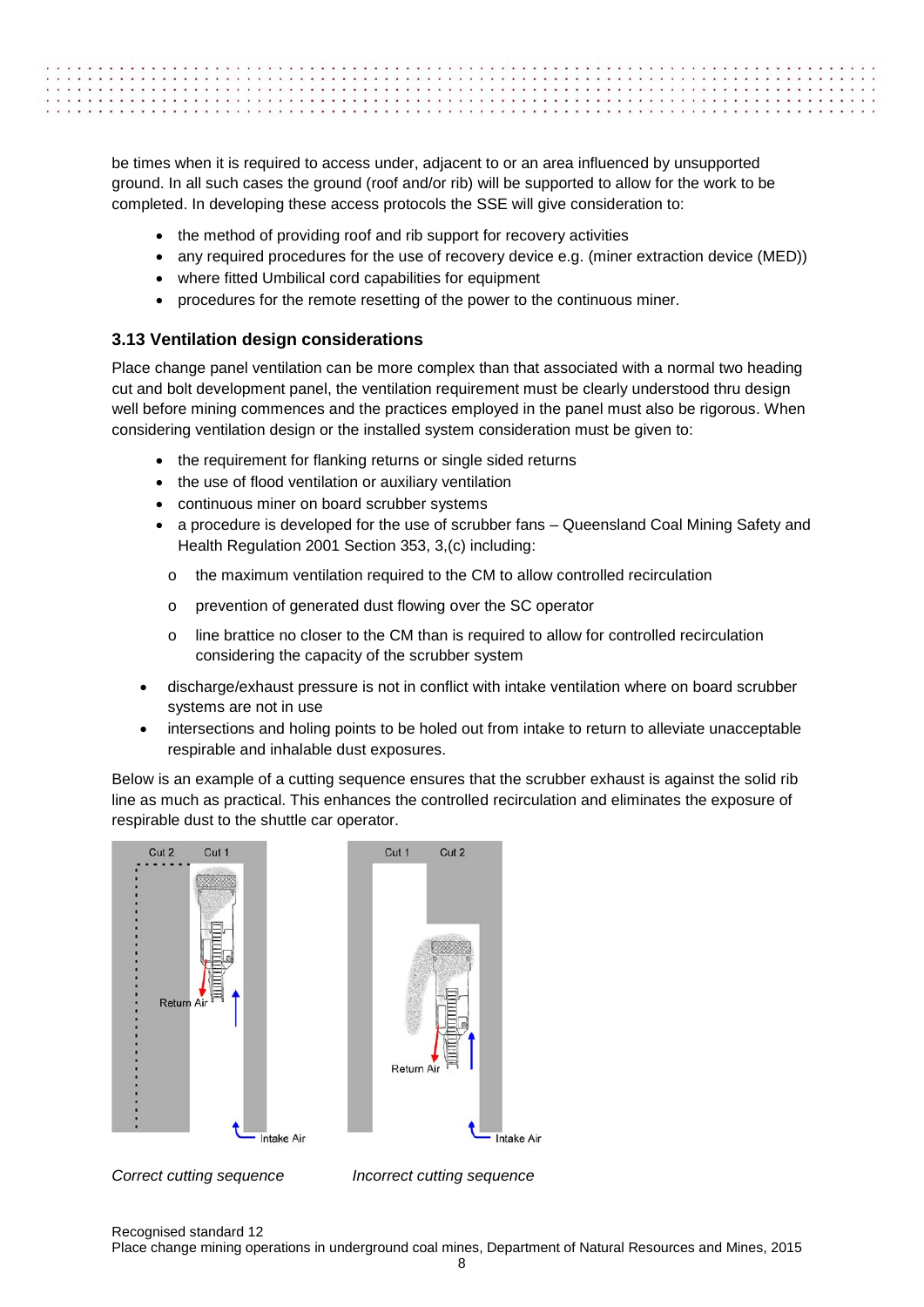# <span id="page-12-0"></span>**3.14 Maintenance of ventilation requirements**

. . . . . . . . . . . . . . . . . . .

In terms of an operating a ventilation system, consideration must be given to the following areas when developing the system:

- diesel particulate management (particularly if using diesel ram cars instead of shuttle cars)
- procedures for using Brattice/flood ventilation
- procedures for using Auxiliary fans
- procedures for using Ventilating stubs Minimum distances for ventilation appliances
- procedures for the management of seam gas
- procedures for minimising the risk of spontaneous combustion
- procedures for the intersection of gas drainage holes
- consideration of the seam dip and cross grade of seam and the characteristics of the seam gas
- the minimisation of water accumulations to manage humidity
- the requirements for monitoring of air velocity/quantity in all places in the panel
- minimising the accumulation of flammable and noxious gases
- procedures for heat management
- exposure to respirable dust, Silica and inhalable dust:
	- o procedures for using scrubbers on CM
	- o the positioning of personnel relative to sequence/ventilation.

# <span id="page-12-1"></span>**3.15 Stonedusting standards**

Irrespective of the system of mining being applied stonedust requirements do not vary. Place change mining does pose some unique challenges with respect to maintaining the required stonedust standards and when designing the stonedust application process the Underground Mine Manager has to consider:

- maintenance in accordance with regulations
- methodology for application
- special consideration is required relative the speed and dynamics of mining relative to the exposure to number standing places
- consideration to standards relative dusting on intake side of panel
- the 50m/24 hour rule for stonedust application is applied relative to over-all exposure in any single place and not the overall panel advance.

# <span id="page-12-2"></span>**3.16 Water management**

In any underground coal mine, water accumulation can pose a risk to the health and safety of coal mine workers. When designing a safe, effective place change mining system, the following consideration must be given to the impact of water (not inrush as this is discussed elsewhere) on the mining process:

- The identification of potential seam inflows so a pumping system that is fit for purpose is installed from the commencement of mining
- provision of suitable and adequate damming and pumping capacities
- the location of pumps and sumps at known low points.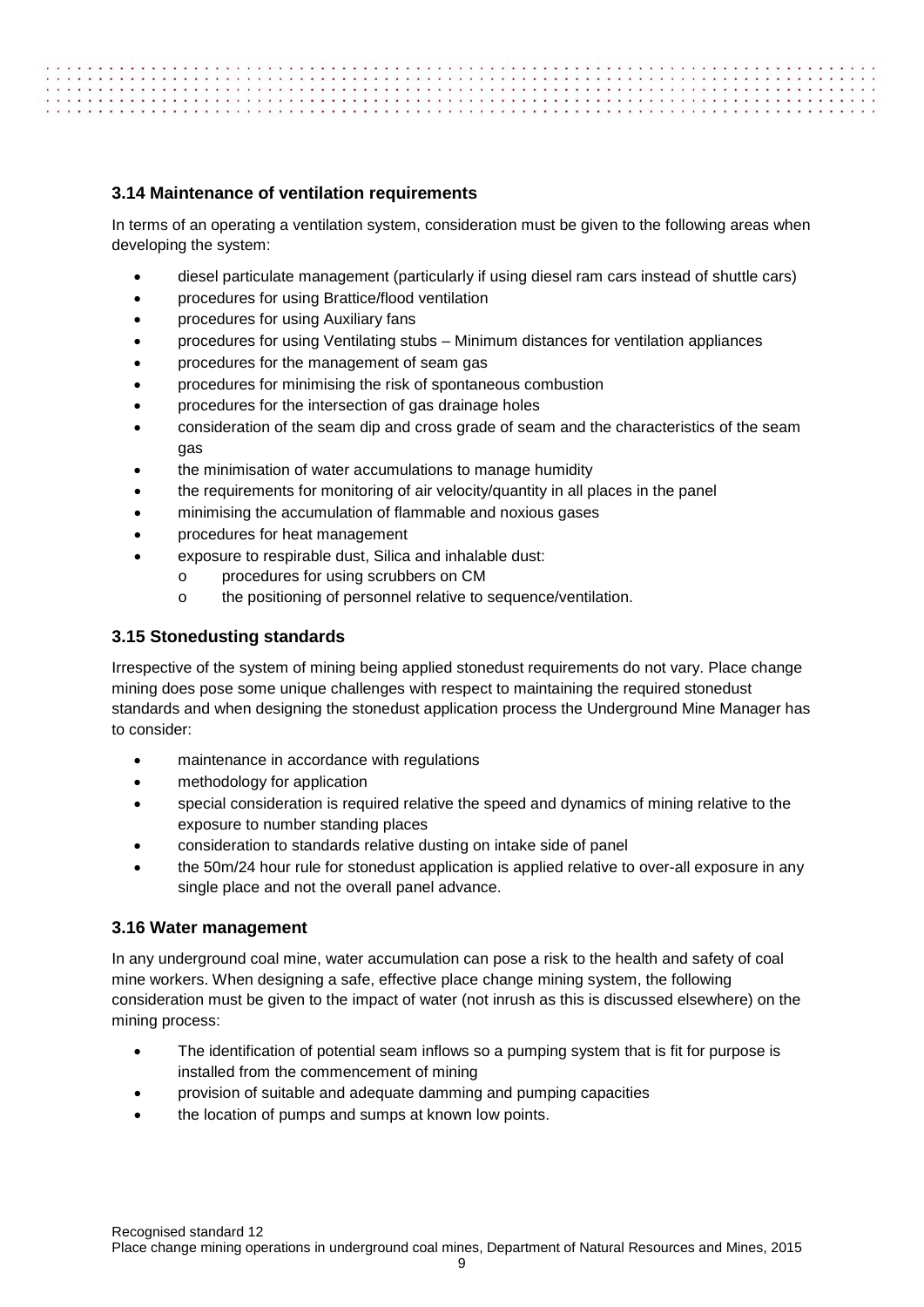# . . . . . . . . . . . . . . . . . . .

# <span id="page-13-0"></span>**3.17 Work area familiarisation and competencies**

The complexities of place change mining require that a robust active process must be developed and maintained to impart, assess and re-enforce knowledge onto coal mine workers regarding the place change mining activity and should include but not be limited to:

- coal mine worker area familiarisation and training for the mining process
- ERZ Controller familiarisation and training for the mining process
- visitors and other person's area familiarisation
- the safety and health management system's training scheme needs to reflect the training and awareness requirements relative to the unique risks of place change mining, including the rapid change and dynamics of cutting sequence and span of operations across the panel.

# <span id="page-13-1"></span>**3.18 Consideration for the management of completed first working panels**

- The risk of potential impacts on other mine workings.
- Determination for the sealing of areas or waste workings.
- The management of waste/abandoned workings and means of preventing inadvertent access.
- Management of water accumulation.
- Environmental management and monitoring of seam and other gases.
- The management of the risk Spontaneous combustion.
- The maintenance of Strata control.
- The inspection regime for these areas in accordance with regulations.
- The management of incombustible dust
- Configuration of a completed first workings panel may vary if the area could be a place open to secondary extraction.

# <span id="page-13-2"></span>**3.19 Permit to mine**

To capture the good practices and to ensure that good practices are not inadvertently missed, the Underground Mine Manager should develop and implement a Permit to Mine system within the Safety and Health Management System that takes into account a review of the elements and aspects outlined above and considers other aspects, for specific areas of the mine or panel where the operational environment or mining conditions vary to extent that the normal operating risks and hazard have changed. This shall require the consideration as a minimum of the following matters:

- emergency response
- gas management
- methane drainage
- mine ventilation
- spontaneous combustion
- strata control.

Any other identified hazards specific to the mine or area being mined, for example:

- outburst
- frictional ignition
- inrush, which shall consider the following matters:
	- o surface structures and lineations geotechnical applies to mine design
	- o abnormal geological and geotechnical issues
	- o depth of cover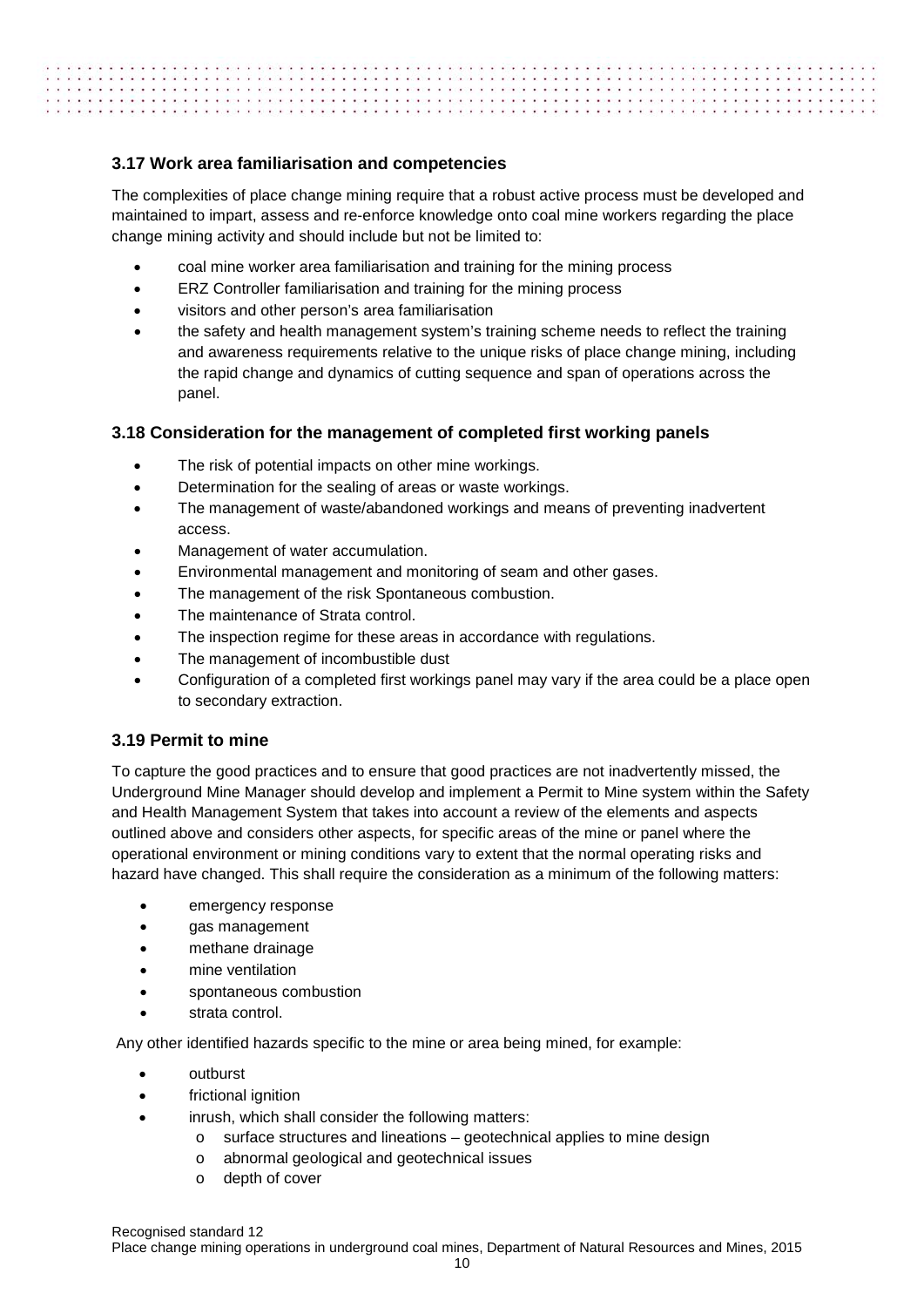- o location of bore-holes
- o any adjacent or overlaying workings.

# <span id="page-14-0"></span>**4 Technical Guidance**

# <span id="page-14-1"></span>**4.1 General**

. . . . . . . . . . . . . . . . . . .

Risk management principles for the implementation of Place Change mining activities shall require that the information provided in this standard is assessed for use in accordance with Recognised Standard #2**.**

# <span id="page-14-2"></span>**4.2 Additional matters**

The following matters shall also be required to be assessed using the relevant technical expertise and documented information:

- risk management of all activities
- geotechnical assessment of seam to be worked
- geotechnical controls in the mining process
- equipment selection and suitability
- equipment specifications
- automation of equipment.

# <span id="page-14-3"></span>**5 Definitions**

| First workings         | The initial development of access into an area of a coal mine through<br>the drivage of roadways and cut throughs Rim assembly Rim plus<br>tyre.            |
|------------------------|-------------------------------------------------------------------------------------------------------------------------------------------------------------|
| Standing working place | A place in a ERZ1 (production district) of the last completed line of cut<br>throughs where it is intended to produce coal as part of a mining<br>sequence. |
| Working place          | A place in an ERZ1, production district, where coal or other material<br>is being mined or strata control is being installed.                               |
| Safe Havens            | A place where a coal mine worker is protected from harm or danger.                                                                                          |

# <span id="page-14-4"></span>**6 References - Normative Standards**

The following documents are referred to, directly or indirectly, in this standard:

- *Queensland Coal Mining Safety and Health Act 1999*
- Queensland Coal Mining Safety and Health Regulation 2001
- Recognised Standard 2: Control of risk management practices
- Recognised Standard 5: Quality of incombustible dust, sampling and analysis of roadway dust in underground coal mines
- Recognised Standard 6: Inspections for underground coal mines
- Recognised Standard 11: Training in coal mines
- ROCK-COR- 42 / 2007 Coroners report for the Jason Blee fatal accident. Recommendation16